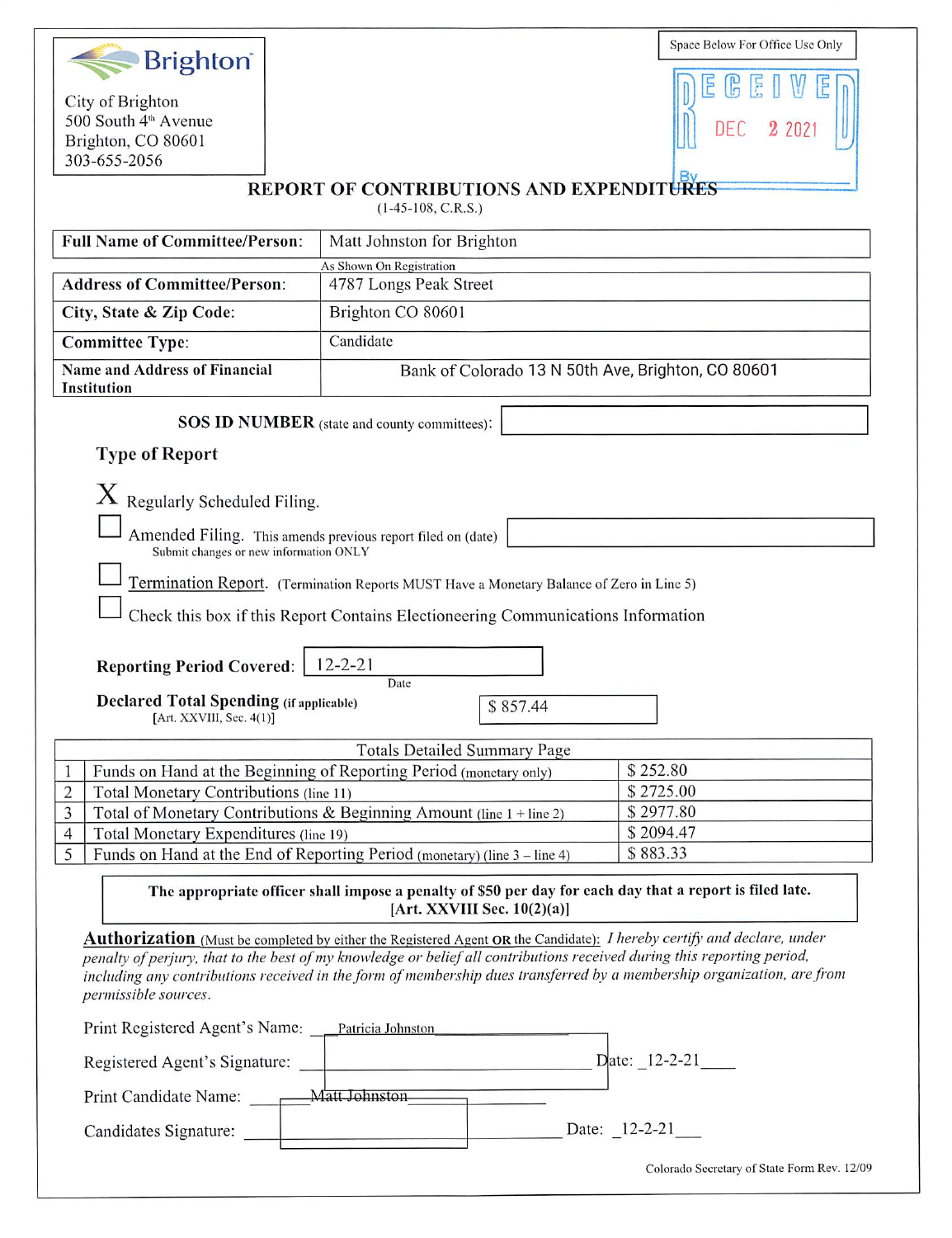## DETAILED SUMMARY

Full Name of Committee/Person: \_\_\_\_Matt Johnston for Brighton\_

Current Reporting Period:  $\begin{array}{|c|c|c|c|c|}\n\hline\n12-2-21 & \hline\n\end{array}$  Through

| Funds on hand at the beginning of reporting period (Monetary Only) |                                                                                                                | \$252.80  |
|--------------------------------------------------------------------|----------------------------------------------------------------------------------------------------------------|-----------|
| 6                                                                  | <b>Itemized Contributions \$20 or More</b> [C.R.S. 1-45-108(1)(a)]<br>(Please list on Schedule "A")            | \$2725.00 |
| $\overline{7}$                                                     | <b>Total of Non-Itemized Contributions</b><br>(Contributions of \$19.99 and Less)                              | \$        |
| 8                                                                  | <b>Loans Received</b><br>(Please list on Schedule "C")                                                         | \$        |
| 9                                                                  | <b>Total of Other Receipts</b><br>(Interest, Dividends, etc.)                                                  | \$        |
| 10                                                                 | <b>Returned Expenditures (from recipient)</b><br>(Please list on Schedule "D")                                 | \$        |
| 11                                                                 | <b>Total Monetary Contributions</b><br>(Total of lines 6 through 10)                                           | \$2725.00 |
| 12                                                                 | <b>Total Non-Monetary Contributions</b><br>(From Statement of Non-Monetary Contributions)                      | \$        |
| 13                                                                 | <b>Total Contributions</b><br>(Line $11 +$ line 12)                                                            | \$2725.00 |
| 14                                                                 | Itemized Expenditures \$20 or More [C.R.S. 1-45-108(1)(a)]<br>(Please list on Schedule "B")                    | \$        |
| 15                                                                 | <b>Total of Non-Itemized Expenditures</b><br>(Expenditures of \$19.99 or Less)                                 | S         |
| 16                                                                 | <b>Loan Repayments Made</b><br>(Please list on Schedule "C")                                                   | \$        |
| 17                                                                 | <b>Returned Contributions (To donor)</b><br>(Please list on Schedule "D")                                      | \$        |
| 18                                                                 | <b>Total Coordinated Non-Monetary Expenditures</b><br>(Candidate/Candidate Committee & Political Parties only) | \$        |
| 19                                                                 | <b>Total Monetary Expenditures</b><br>(Total of lines 14 through 17)                                           | \$2094.47 |
| 20                                                                 | <b>Total Spending</b><br>$(Line 18 + line 19)$                                                                 | \$2094.47 |

Colorado Secretary of State Form Rev. 12/09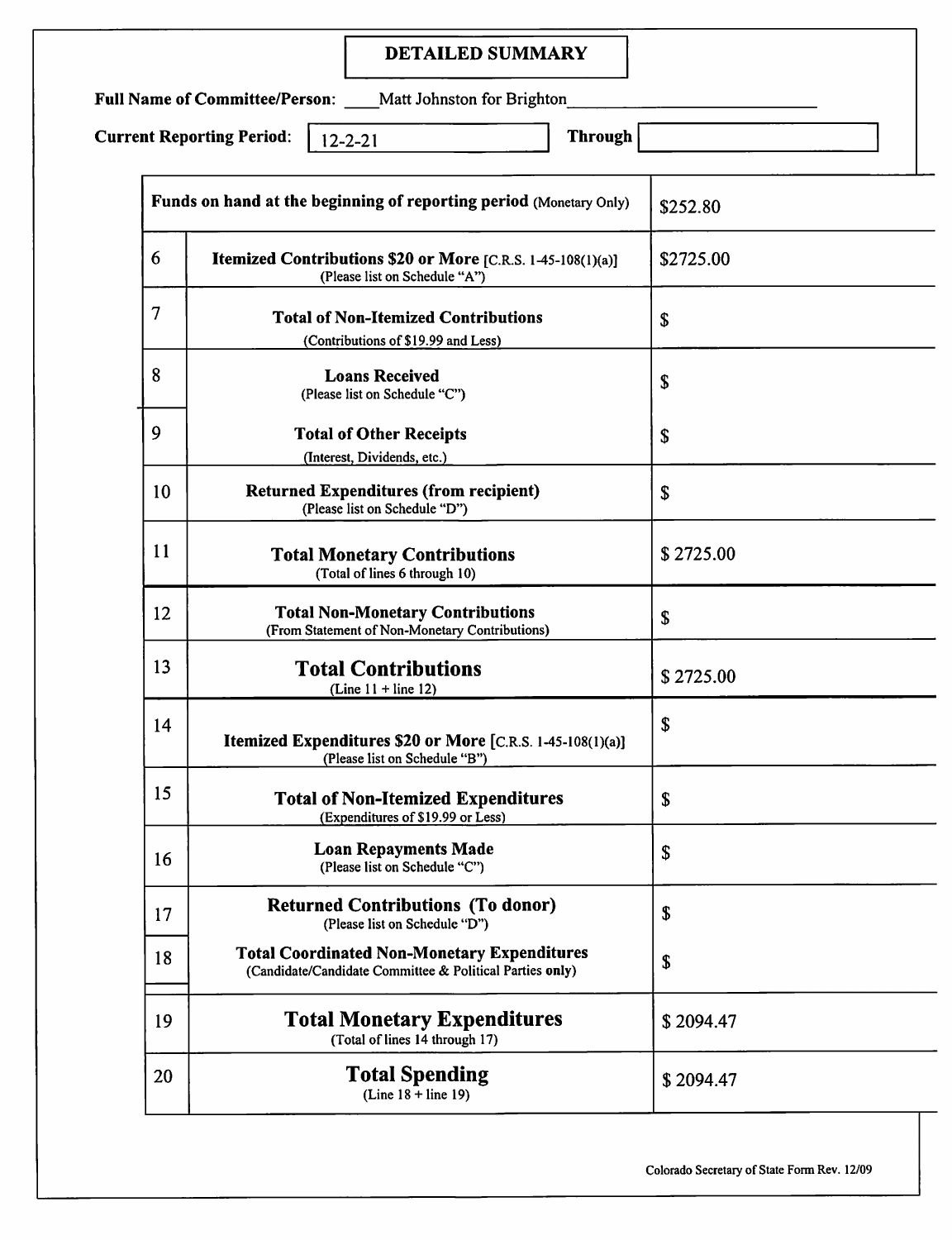## Schedule A Instructions

NOTE; In addition to the reporting requirements of 1-45-108, C.R.S., please note provisions for specific Committee type, as follows:

#### Candidate, Issue, Political Party and Political Committee (PC)

Required to disclose occupation and employer for all \$100 or more contributions made by natural persons. (Art. XXVIII, Sec. 7)

#### Small Donor Committee

• Accepts contributions of no more than \$50 per year, FROM NATURAL PERSONS ONLY. [Art. XXVIII, Sec. 2(14)(a)]

#### Electioneering Communications Reporting

- Reporting required by persons spending \$1,000 or more on Electioneering Communications,
- Required to disclose occupation and employer for all \$250 or more contributions made by natural persons. (Art. XXVIII, Sec. 6)
- Corporate and Labor Organization funding are prohibited. (Art. XXVIII, Sec. 6)

# Contribution Limits - State Candidates

(Art. XXVIII, Sec. 3)

#### Candidates:

- \$525 $\Diamond$  Primary, \$525 $\Diamond$  General if nominated to general election ballot  $-Gov^*$ , Gov/Lt. Gov\*\*, Secretary of State, Attorney General and State Treasurer
- \$200 Primary, \$200 General if nominated to general election ballot State Senate, State House of Representative, State Board of Education, CU Regent, and District Attorney.

Note: Candidates may receive the primary and general election contributions at one time, the contributor must note that the contribution is for both the primary and general election contribution. Candidates must note both contributions on their report. It is preferred that each contribution be given separately; one check written for the primary and one check written for the general, and so noted by the contributor on the check and by the recipient on the report.

#### Political Committees (State, County, District & Local):

• \$525% per House of Representatives Election Cycle

#### Political Party (From any person other than Small Donor):

 $$3,175$  per year no more than  $$2,650$  to state party.

#### Political Party (From Small Donor):

• \$15,900 $\Diamond$  per year no more than \$13,250 $\Diamond$  to state party.

#### Prohibitions on next page. Please refer to Article XXVIII, Section 3 of the Colorado Constitution for complete contribution limits and prohibited contributions.

\* Primary Election

\*\* General Election

Contribution Limits reflect adjustments made by CPF Rule 12 pursuant to Article XXVIII, Sec. 3(13) of the Colorado Constitution.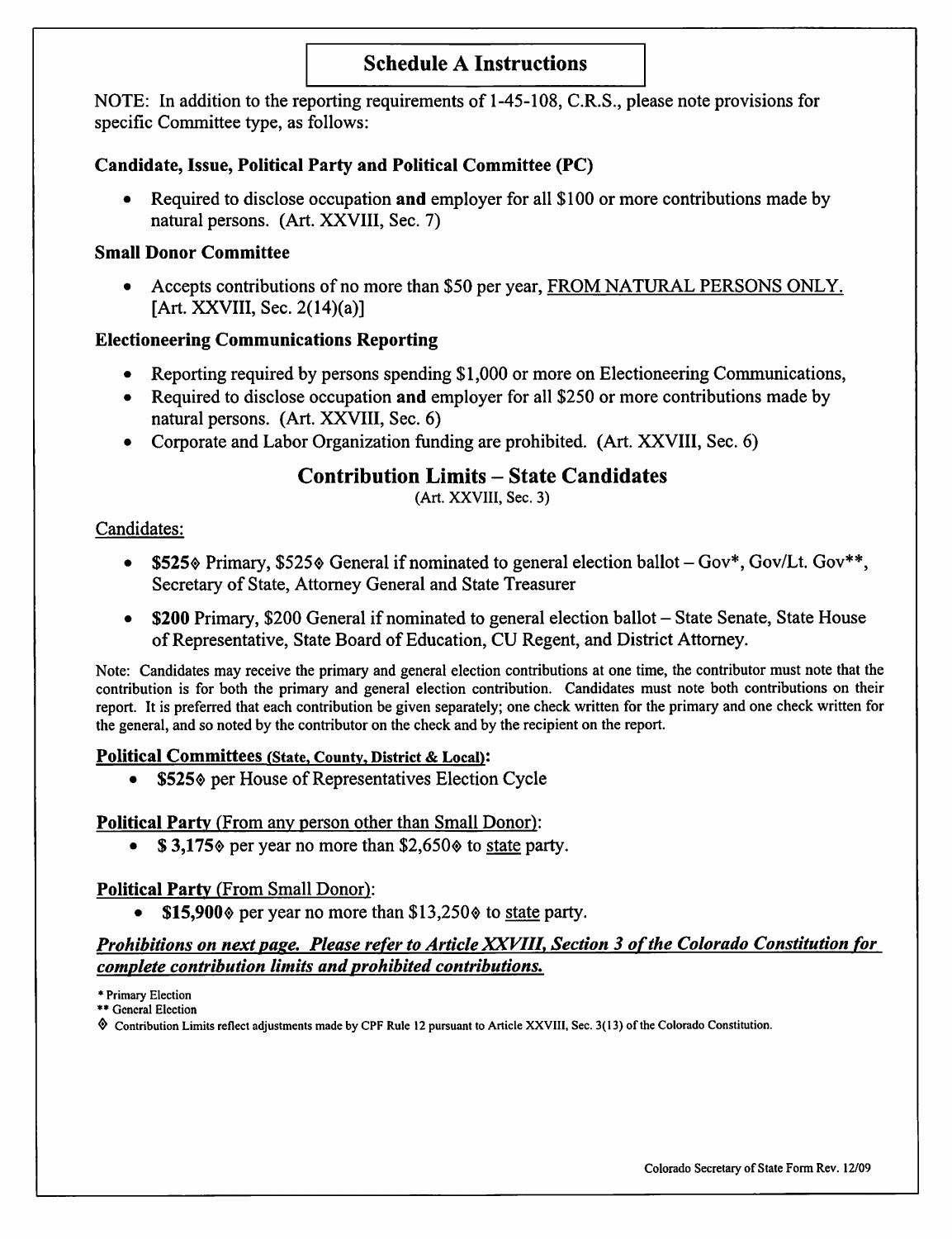# PROHIBITED CONTRIBUTIONS

[Art. XXVIII, Sec.3 & C.R.S. 1-45-105.5]

- No candidate's candidate committee shall accept contributions from, or make contributions to, another candidate committee.
- No person shall act as a conduit for a contribution to a candidate committee.
- It shall be unlawful for a corporation or labor organization to make contributions to a candidate committee or a political party, and to make expenditures expressly advocating the election or defeat of a candidate; except that a corporation or labor organization may establish a political committee or small donor committee which may accept contributions or dues from employees, officeholders, shareholders, or members.
- No candidate committee, political committee, small donor committee, or political party shall knowingly accept contributions from:
- Any natural person who is not a citizen of the United States;
- A foreign government; or
- any foreign corporation that does not have the authority to transact business in this state pursuant to article 115 of title 7, C.R.S., or any successor section.
- No candidate committee, political committee, small donor committee, issue committee, or political party shall accept a contribution, or make an expenditure, in currency or coin exceeding one hundred dollars.
- No person shall make a contribution to a candidate committee, issue committee, political committee, small donor committee, or political party with the expectation that some or all of the amounts of such contribution will be reimbursed by another person. No person shall be reimbursed for a contribution made to any candidate committee, issue committee, political committee, small donor committee, or political party, nor shall any person make such reimbursement except as provided in subsection (8) of this section. [Art. XXVIll, Sec. 3(8)]
- Contributions from professional and volunteer lobbyists to any member of or candidate for the general assembly, or the governor or candidate for governor are prohibited during regular legislative session.
- Political Committees may contribute to a legislator during session, unless the political committee employs, retains, engages, or uses, with or without compensation, a professional or volunteer lobbyist.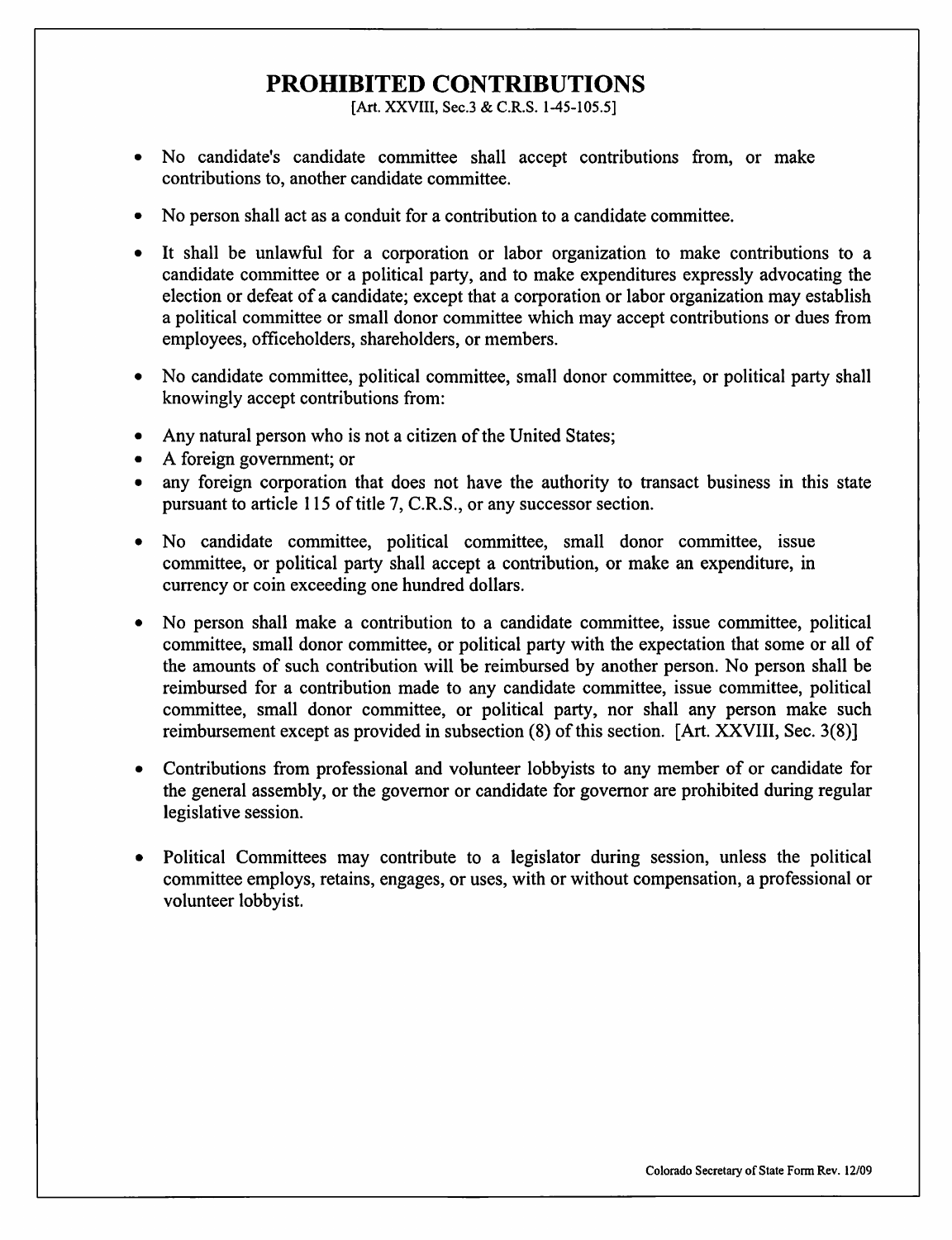#### Schedule A - Itemized Contributions Statement (\$20 or more)

 $[C.R.S. 1-45-108(1)(a)]$ 

| Full Name of Committee/Person: Matt Johnston for Brighton |  |
|-----------------------------------------------------------|--|
|                                                           |  |

XXVIII, Sec. 2(14).

# WARNING: Please read the instruction page for Schedule "A" before completing!

| PLEASE PRINT/TYPE                                      |                                                                                                                                                             |  |
|--------------------------------------------------------|-------------------------------------------------------------------------------------------------------------------------------------------------------------|--|
| 1. Date Accepted<br>$10-26-21$                         |                                                                                                                                                             |  |
| 2. Contribution Amt.<br>\$125.00                       |                                                                                                                                                             |  |
| 3. Aggregate Amt. *<br>\$                              | 6. City/State/Zip: Vail Colorado 81657<br>2011 - Maria Barriston, american proportional and the Colorado 81657                                              |  |
|                                                        |                                                                                                                                                             |  |
| $\Box$ Check box if<br>Electioneering<br>Communication |                                                                                                                                                             |  |
| 1. Date Accepted                                       | 4. Name (Last, First): Second Creek Development LLC______________________________                                                                           |  |
| $10-29-21$<br>2. Contribution Amt.                     | 5. Address: 9033 East Easter Place # 112                                                                                                                    |  |
| \$2,500.00<br>3. Aggregate Amt. *                      | 6. City/State/Zip: Centennial, CO 80112                                                                                                                     |  |
| S                                                      |                                                                                                                                                             |  |
| $\Box$ Check box if<br>Electioneering<br>Communication |                                                                                                                                                             |  |
| 1. Date Accepted                                       |                                                                                                                                                             |  |
| 10-28-21                                               |                                                                                                                                                             |  |
| 2. Contribution Amt.<br>\$100.00                       | 5. Address: 4787 Longs Peak Street <b>Container and Street Container and Street</b> Street Assembly and Street Assembly                                     |  |
| 3. Aggregate Amt. *                                    |                                                                                                                                                             |  |
| \$                                                     |                                                                                                                                                             |  |
| $\Box$ Check box if<br>Electioneering                  | 8. Employer (if applicable, mandatory): City of Brighton<br>9. Occupation (if applicable, mandatory): __ City Council                                       |  |
| Communication                                          |                                                                                                                                                             |  |
| 1. Date Accepted                                       |                                                                                                                                                             |  |
| <b>Contribution Amt.</b><br>2.<br>\$                   |                                                                                                                                                             |  |
| Aggregate Amt. *<br>3.                                 | 6. City/State/Zip:                                                                                                                                          |  |
| \$                                                     |                                                                                                                                                             |  |
| Check box if<br>Electioneering                         | 8. Employer (if applicable, mandatory):                                                                                                                     |  |
| Communication                                          | * For contribution limits within a committee's election cycle or contribution cycle, please refer to the following Colorado Constitutional cites: Candidate |  |
|                                                        | Committee Art. XXVIII, Sec. 2(6); Political Party Art. XXVIII, Sec. 3(3); Political Committee Art. XXVIII, Sec 3(5); Small Donor Committee Art.             |  |

Colorado Secretary of State Form Rev. 12/09